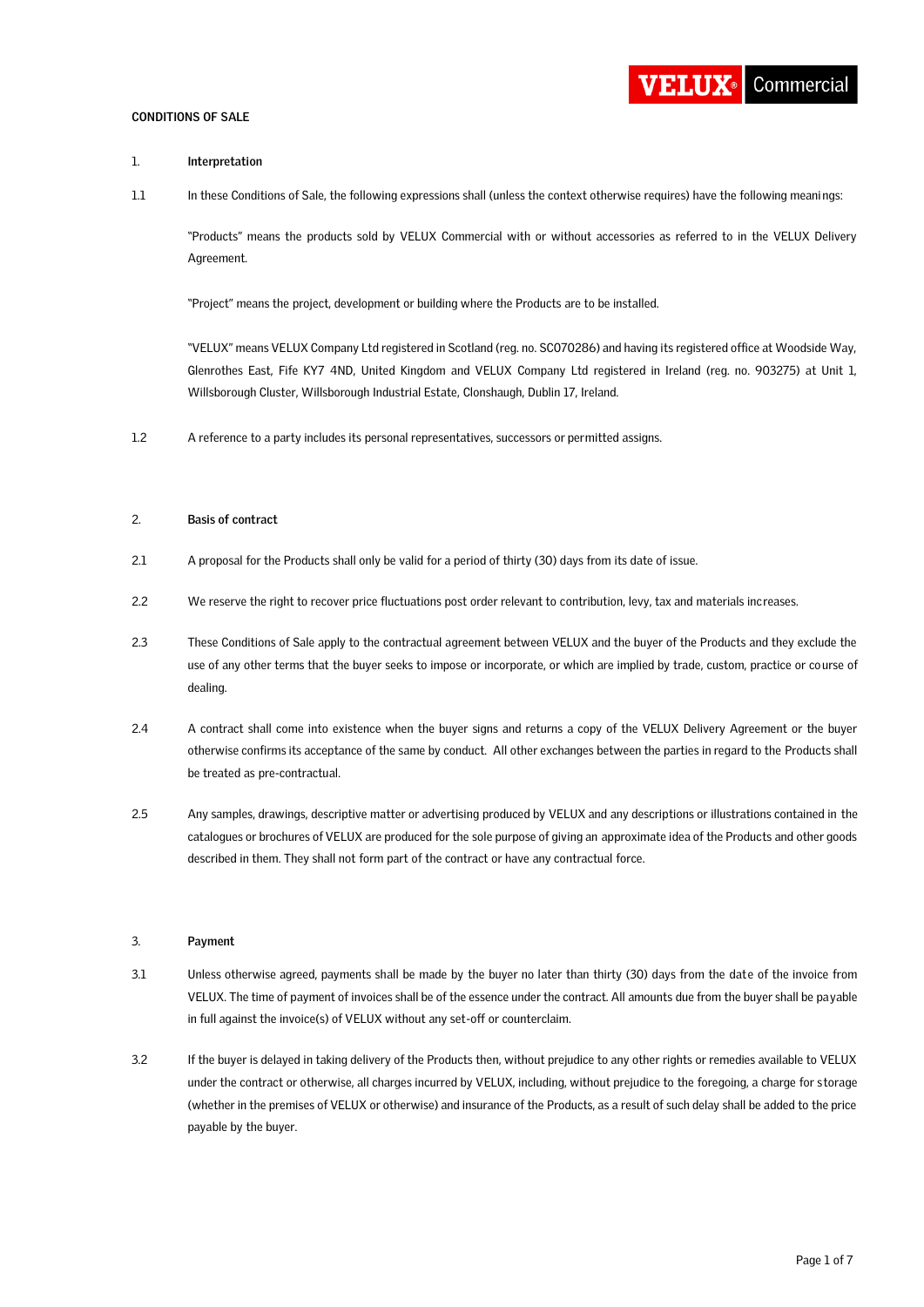3.3 All payments payable to VELUX under the contract shall become due immediately upon termination of the contract and this right is without prejudice to the right of VELUX to claim interest or otherwise under the law or under the contract.

## 4. **Delivery/shipment/collection**

- 4.1 Any time or date named by VELUX in the VELUX Delivery Agreement is given as and shall constitute an estimate only and VELUX shall not be liable to make good any damage or loss to the buyer arising directly or indirectly out of delay in delivery and delays in delivery shall not entitle the buyer to refuse delivery or to terminate the contract.
- 4.2 VELUX shall be entitled to satisfy any order for the Products by way of part deliveries. Each part delivery shall be deemed to constitute a separate contract and default by VELUX in relation to one such delivery shall not entitle the buyer to terminate the whole of any contract relating to the supply of the Products. VELUX shall be entitled to payment for such part deliveries in accordance with Condition 3.
- 4.3 Any receipt obtained by VELUX signed by or on behalf of the buyer or by any carrier or nominated agent of the buyer accepting or taking delivery of the Product shall be conclusive evidence of delivery by VELUX to the buyer of the Products or of such part thereof as is indicated by such receipt.
- 4.4 VELUX can provide proof of delivery documents for deliveries received up to six (6) months from the delivery date. If no proof of delivery has been requested within six (6) months, VELUX will deem this as proof that the delivery has been received and will not be required to provide documentation in order for the invoice to be honoured in full.
- 4.5 Deliveries to building sites will be made only if immediately accessible on road with sufficient bearing capacity and will be made loaded at the rim of the vehicle/lorry/trailer as determined by the driver.

## 5. **Notice of non-conformity**

- 5.1 The buyer shall examine the Products as soon as reasonably practicable following delivery or collection thereof and shall within seven (7) days from such delivery or collection serve written notice upon VELUX of any matter or thing by reason of which the buyer alleges that the Products so delivered or collected do not conform to the contract. In the event of the buyer alleging that the Products do not conform to the contract, the buyer shall keep the Products separate from all other goods and shall store the Products in such manner so as to prevent deterioration of the Products pending inspection by VELUX or its agents. If the buyer fails to serve such notice and/or to store the Products as aforesaid, the Products shall be conclusively presumed to be in all respects conforming to the contract and free from any shortage or defect which would be apparent on reasonable examination of the Products, and the buyer shall be deemed to have accepted the Products accordingly.
- 5.2 VELUX may (at its sole discretion) replace Products which do not conform to the contract and which have been rejected by the buyer, provided always that the Products in question are returned to VELUX if VELUX so requires.
- 5.3 As the Products are produced specifically for each order, VELUX does not accept, and shall have no obligation to accept, any returns of the Products after the buyer's signing of the VELUX Delivery Agreement, subject only to Condition 5.2 and Condition 6.2.

## 6. **Liability**

6.1 The table below in Condition 6.2 identifies the types of Products and the periods to which this guarantee in Condition 6 relates.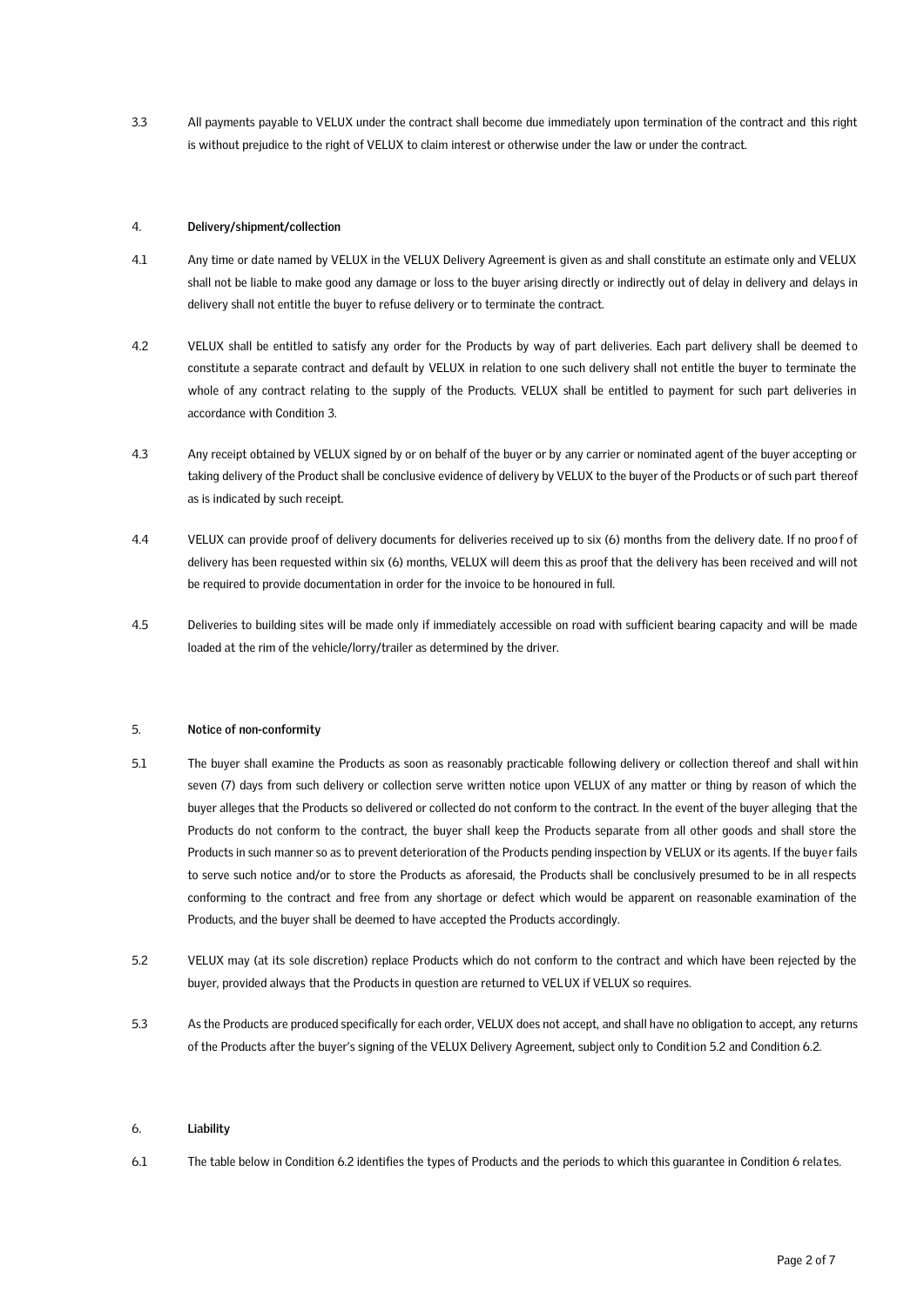6.2 In the event that the Products or any part thereof are found to be faulty in design, workmanship or materials then, within the periods for each type of Product as set out in the table and commencing from the date of acceptance by the buyer as provided for in Condition 5, VELUX may (at its sole discretion) replace or repair the Products or refund the invoice price PROVIDED THAT (i) the Products have been treated properly at all times and, if appropriate, installed in accordance with all installation instructions and (ii) no alteration, modification, repair or addition has been made to the Products or any part thereof.

| Product type                                                                                                                                                                                                                                                                                                             | Guarantee period |
|--------------------------------------------------------------------------------------------------------------------------------------------------------------------------------------------------------------------------------------------------------------------------------------------------------------------------|------------------|
| VELUX Modular Skylights including glazing and flashings.                                                                                                                                                                                                                                                                 | 10 years         |
| VELUX Modular Rooflights                                                                                                                                                                                                                                                                                                 | 10 years         |
| VELUX sun screening products for VELUX Modular Skylights.                                                                                                                                                                                                                                                                | 3 years          |
| VELUX motors for window control and sun screening for VELUX Modular Skylights,<br>including motors pre-installed by VELUX in VELUX Modular Skylights and VELUX<br>Modular Rooflights.<br>VELUX products for electrical operation, including electrical components pre-<br>installed by VELUX in VELUX Modular Skylights. | 3 years          |
| VELUX Glazing Panels including insulating glazing units.<br>VELUX flashings for VELUX Glazing Panels.                                                                                                                                                                                                                    | 10 years         |
| VELUX motors for window control, including motors installed in/at VELUX Glazing<br>Panels.                                                                                                                                                                                                                               | 3 years          |
| VELUX products for electrical operation, including electrical components delivered<br>by VELUX for VELUX Glazing Panels.                                                                                                                                                                                                 |                  |

- 6.3 If VELUX undertakes to repair or replace a VELUX product under this guarantee, the original guarantee period shown above in clause 6.2 shall continue to apply. The guarantee period is not extended.
- 6.4 Nothing shall limit or exclude the liability of VELUX for (a) death or personal injury resulting from negligence, (b) fraud or fraudulent misrepresentation or (c) which liability may not by statute lawfully be excluded subject to which, liability for any statements, conditions, guarantee representation or warranty, express or implied, statutory or otherwise, as to the performance, description, quality, merchantability, suitability or fitness for any particular purpose of the Products is hereby excluded.
- 6.5 Without prejudice to any other provision, VELUX shall not under any circumstances whatsoever be liable towards the buyer, whether in contract, tort (including negligence) or restitution, or for breach of statutory duty or misrepresentation, or otherwise, for any (a) loss of profit, (b) loss of goodwill, loss of business, (d) loss of business opportunity, (e) loss of anticipated saving, (f) loss or corruption of data or information; (g) special, indirect or consequential damage suffered by the buyer that arises under or in connection with the contract.
- 6.6 The maximum liability of VELUX howsoever arising from or in connection with the supply of the Products (whether for contract, tort (including negligence), restitution, breach of statutory duty or misrepresentation or otherwise) shall be limited to the invoice price of the Products.
- 6.7 VELUX is a supplier of building components and is only responsible for its own description of the properties of the Products. VELUX is not responsible for the design, the specifications, measurements, the sub-construction for VELUX Modular Skylights, or the construction of the installation of its products such as may be prepared or undertaken by others or as included in any tender documentation. Please contact VELUX for information on the properties of the Products. The buyer is responsible with regard to the installation of the Products of VELUX and for satisfying the applicable building, fire and other legal requirements. The Products, the sub-construction and the installation must be designed, specified and dimensioned to fit the specific requirements of the Project as well as the applicable architectural and engineering requirements and practices, along with the requirements and practices of third party providers to the Project.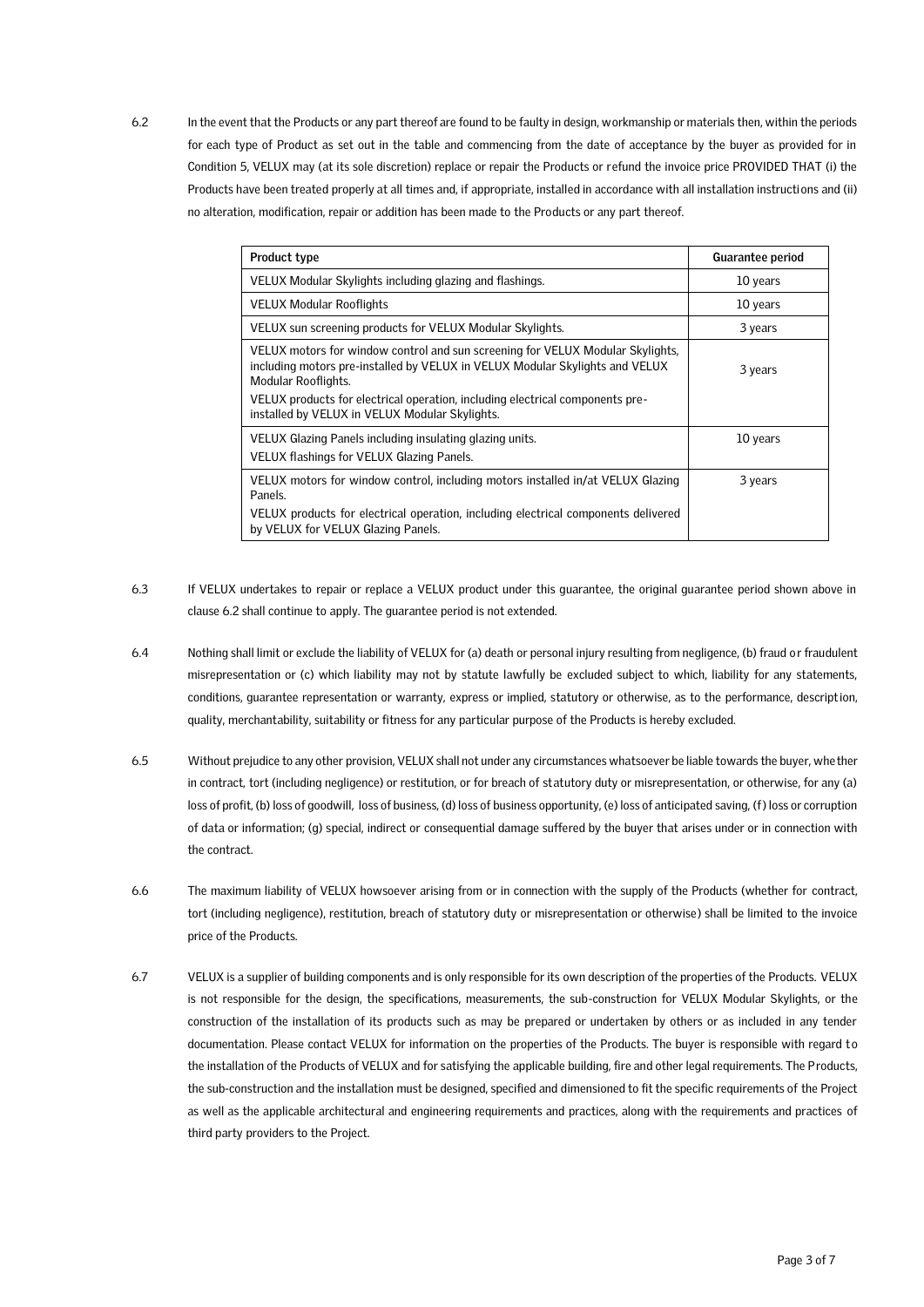- 6.8 Advice, suggestions, proposals and/or consultation of any kind rendered by VELUX in regard to the Products or the Project are given by way of guidance only and are not intended to be relied upon by the buyer whether in deciding to proceed with any offer from VELUX or otherwise and are not to be treated as a substitute for the buyer taking and relying upon appropriate construction consultancy advice. The employees, contractors and agents of VELUX are not authorised to make or give any representations, contractually binding statements or advice concerning the Products or their installation.
- 6.9 VELUX shall not be liable for defects or damage caused (1) by the buyer, (2) by faulty installation, (3) by the lack of, or insufficient, maintenance, (4) during transportation, (5) by incorrect storage or mishandling of the delivery, (6) by the buyer's processing or installation of the delivery, or (7) by weather conditions or by the influence of sunlight or moisture. VELUX does not assume liability for (1) cosmetic conditions including discoloration, change of colour, fading, optical interference effects, effects specific to multiple glazing, and/or anisotropy, (2) inevitable and/or expected reduction of the efficiency of the products of VELUX, and/or (3) variations that occur naturally in the materials used.
- 6.10 VELUX shall not be liable for defects, damage, loss or personal injury caused by (1) the building owner's failure to provide a sufficient aerodynamic area for smoke ventilators, (2) the application of fixed, opaque insulating infill panels that are not properly fitted or are inappropriate for the purpose, (3) installation of Products in swimming pool environments or other indoor environments with high levels of humidity, salt, chloride etc. or (4) installation of the Products below 2.5 metres from floor level (inside) or from the ground (outside) as Products installed lower than this present a hazard that could result in injury or even death.
- 6.11 VELUX represents that the Products will at the time they leave VELUX's works conform to the agreed specifications as set out or referred to in the VELUX Delivery Agreement. However, VELUX does not represent or warrant that the Products are fit for buyer's purposes, and nor does VELUX make or give any other representation or warranty concerning the Products. All representations, warranties and conditions concerning the Products, including but not limited to any such relating to quality or fitness for any particular purpose, that are not expressly set out or referred to in the VELUX Delivery Agreement are excluded to the fullest extent permitted by applicable law.

# 7. **Property and risk**

- 7.1 Risk of damage to or loss of the Products shall pass to the buyer at the time of delivery or, if the buyer wrongfully fails to take delivery of the Products, at the time when VELUX has tendered delivery.
- 7.2 Notwithstanding delivery and the passing of risk in the Products, or any other provision of these Conditions of Sale, the property of the Products shall not pass to the buyer until VELUX has received in cash or cleared funds payment in full of the price of the Products and all other goods agreed to be sold by VELUX to the buyer for which payment is then due.
- 7.3 Until such time as the property of the Products passes to the buyer, the buyer shall keep the Products separate from those of the buyer and third parties and properly stored, protected and insured and identified as the property of VELUX.
- 7.4 Until such time as the property of the Products passes to the buyer, VELUX shall be entitled at any time to require the buyer to return the Products to VELUX and, if the buyer fails to do so forthwith, to enter any premises of the buyer or any third party where the Products are stored to repossess the Products.
- 7.5 The buyer shall not be entitled to pledge or in any way charge by way of security for indebtedness any of the Products which remain the property of VELUX, but if the buyer does so, all monies owing by the buyer to VELUX shall (without prejudice to any other right or remedy of VELUX) forthwith become due and payable.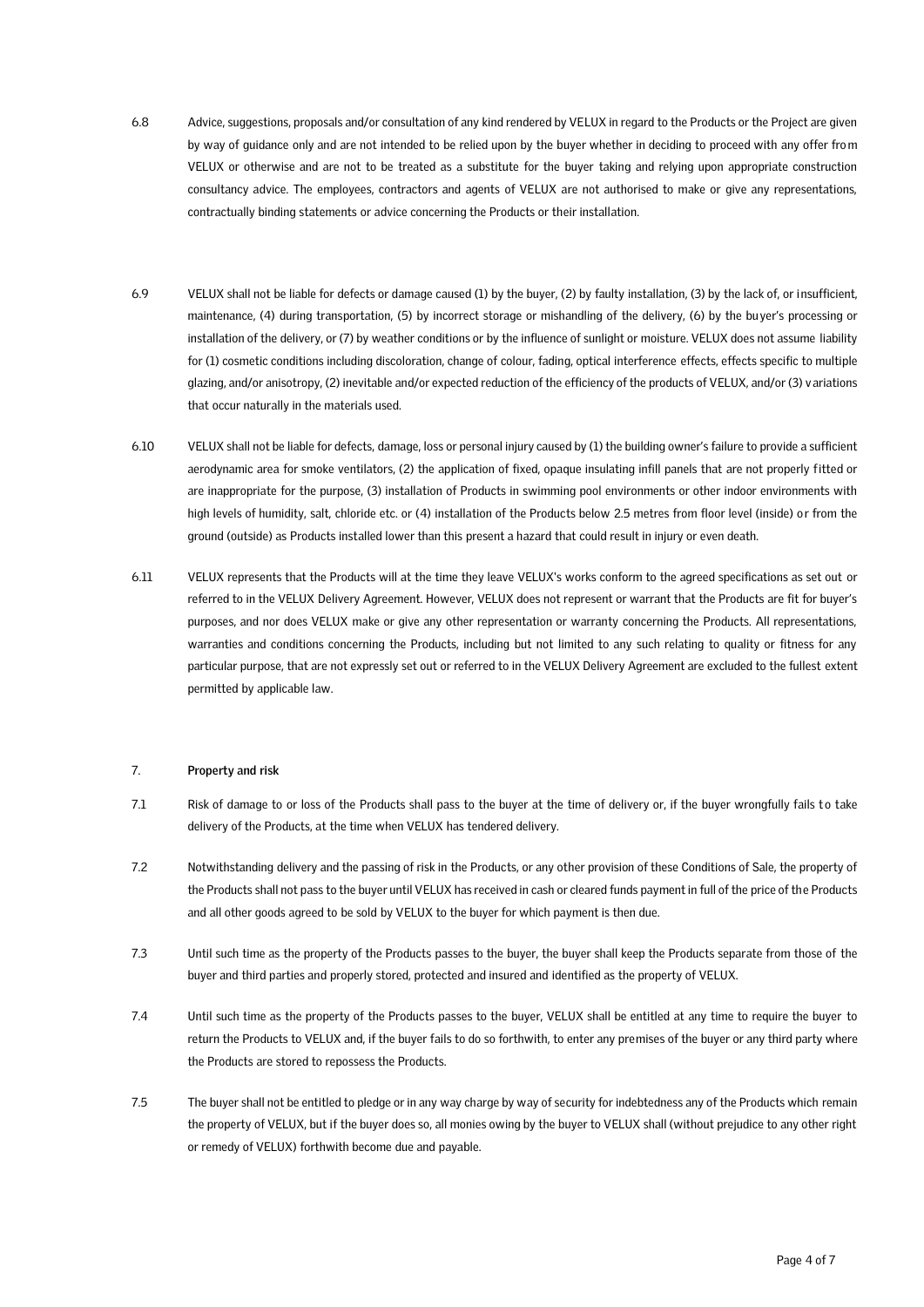## 8. **Default by the buyer/remedies of VELUX**

- 8.1 If any of the terms and conditions of the contract and, in particular but without prejudice to the foregoing generality, if the terms of payment thereunder are not strictly observed by the buyer, payment of the price of all the Products at that date delivered by VELUX to the buyer shall become immediately due and payable to VELUX by the buyer whether or not payment would otherwise be due under the provisions of the contract and VELUX shall have the right to withhold further deliveries and/or collections (whether under the contract or otherwise) and/or to terminate the contract.
- 8.2 Where the buyer fails to make payment for the Products in accordance with the contract it shall pay interest to VELUX on the amount of the outstanding balance at the rate of 8% per annum above the Bank Rate from time to time of the Bank of England (accruing on a daily basis and compounded monthly) until the date of actual payment, whether before or after judgment, provided that this condition shall in no way prejudice any other rights or remedies available to VELUX under the contract or otherwise.
- 8.3 Where any delay in delivery or collection of the Products is occasioned by the default of the buyer, VELUX shall have the option to terminate the contract so far as it relates to the Products not yet delivered or collected.
- 8.4 VELUX shall have a general lien over and right of retention of all goods belonging to the buyer in the custody of VELUX or under its control for all sums due or which may become due to VELUX by the buyer, whether such sums are or may become due in relation to the Products or under the contract or otherwise.
- 8.5 VELUX shall be entitled to set-off any sum owing to it by the buyer against any sum owing by it to the buyer, whether any such sum is owing in relation to the Products or under the contract or otherwise.
- 8.6 If the buyer shall default in or commit a breach of any term of the contract, if the buyer shall be in default under any other contract between VELUX and the buyer, if any diligence, distress or execution shall be levied or enforced or sued upon or against any of the buyer's property or assets, if the buyer shall make or offer to make any arrangement or composition with creditors, or shall become bankrupt or be sequestrated, if any petition or receiving order in bankruptcy shall be presented or made against the buyer, or if the buyer is a company and any resolution or petition for winding up the buyer shall be passed or presented or a receiver, admini strative receiver, manager, administrator, judicial factor or committee shall be appointed to the buyer's undertaking, property and assets or any part thereof, then and in any of those events VELUX shall be entitled to exercise all or any of the following rights and remedies:
- 8.6.1 to treat the contract or any part thereof as repudiated and recover from the buyer by way of damages any loss or expenses which VELUX may suffer or incur thereby;
- 8.6.2 to rescind forthwith or suspend for a definite or indefinite period performance by VELUX of any other contract between VELUX and the buyer (but so that VELUX shall not be liable to the buyer in damages or otherwise in respect of such rescission or suspension and so that the buyer shall not be entitled to treat any such suspension as a repudiation by VELUX);
- 8.6.3 to withhold delivery of the Products or any part thereof until payment is made in full;
- 8.6.4 to store the Products at the expense and risk of the buyer; and
- 8.6.5 to repossess any goods held by the buyer in respect of which full payment has not been made.
- 8.7 The rights and remedies of VELUX set out in these Conditions of Sale shall be in addition and without prejudice to any other right or remedy which may be available to VELUX at common law or under statute.